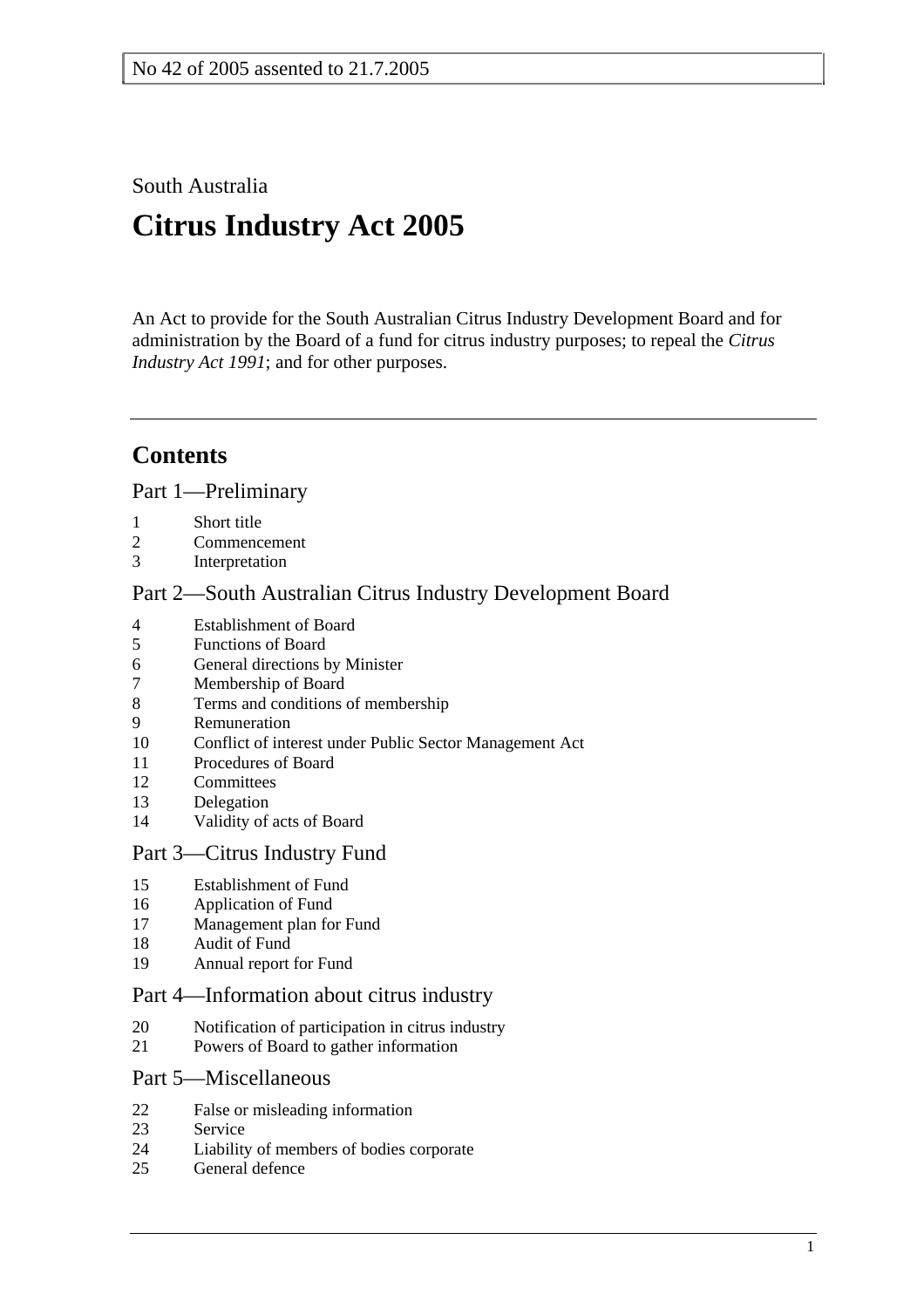## 26 Regulations

27 Review of Act

## Schedule 1—Repeal, transitional and temporary provisions

## Part 1—Repeal of *Citrus Industry Act 1991*

1 Repeal

## Part 2—Transitional provisions—general

- 2 Funds
- 3 Audit and annual report
- 4 Regulations

## Part 3—Transitional provisions—Board

- 5 Selection of members of first Board
- 6 Establishment and membership of selection committee
- 7 Term and conditions of membership of selection committee
- 8 Allowances and expenses
- 9 Procedures of selection committee
- 10 Conflict of interest over appointments
- 11 Validity of acts of selection committee
- 12 When appointments to first Board take effect
- 13 Expiry of Part
- Part 4—Temporary provisions
- 14 Conflict of interest
- 15 Immunity of persons engaged in administration of Act
- 16 Expiry of Part

## **The Parliament of South Australia enacts as follows:**

## **Part 1—Preliminary**

## **1—Short title**

This Act may be cited as the *Citrus Industry Act 2005*.

## **2—Commencement**

- (1) Subject to subsection (2), this Act will come into operation on a day to be fixed by proclamation.
- (2) Schedule 1 Part 3 comes into operation on the day on which this Act is assented to by the Governor.

## **3—Interpretation**

In this Act—

*Board* means the South Australian Citrus Industry Development Board established under this Act;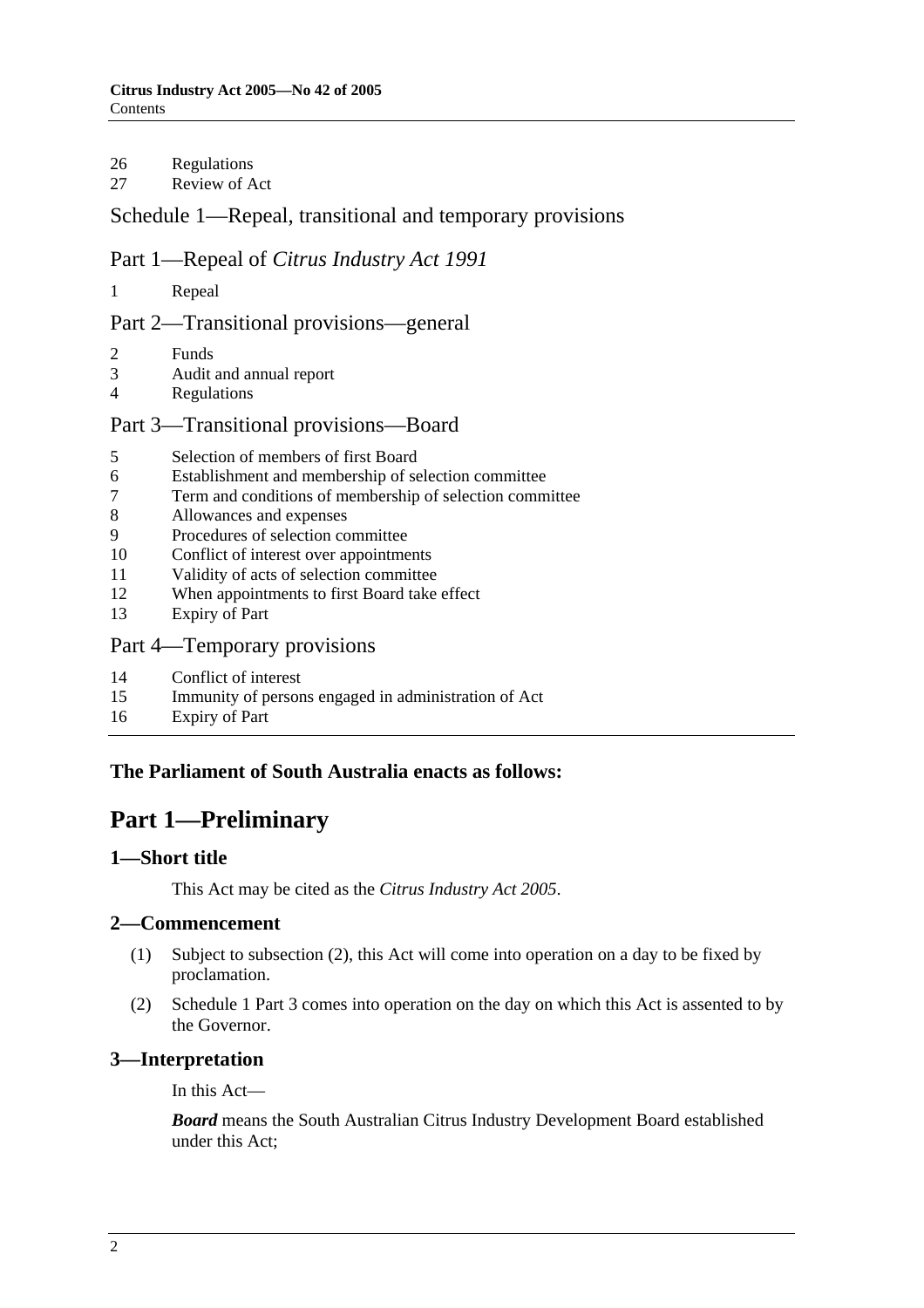*citrus fruit* means citrons, lemons, limes, grapefruit, mandarins, oranges, sevilles, tangerines or a hybrid of any of those fruits;

*citrus fruit product* means a product derived wholly or in part from citrus fruit;

*citrus industry* includes the production, harvesting, packing, processing, storage, transporting and sale of citrus fruit and citrus fruit product;

*citrus industry participant* means—

- (a) a person who carries on the business of producing citrus fruit for sale (a *citrus grower*); or
- (b) a person who carries on the business of packing citrus fruit for sale by wholesale (a *citrus packer*); or
- (c) a person who carries on the business of processing citrus fruit into a citrus fruit product for sale by wholesale (a *citrus processor*); or
- (d) a person who carries on the business of selling citrus fruit or citrus fruit product by wholesale (a *citrus wholesaler*).

**Note—** 

A person may be a citrus industry participant in more than 1 capacity. For example, a person who carries on the business of producing citrus fruit for sale and of selling citrus fruit by wholesale will be both a citrus grower and a citrus wholesaler.

The fact that a person carries on a business other than the business that results in the person being a citrus industry participant does not detract from that person being a citrus industry participant. For example, a person who carries on the business of selling citrus fruit or citrus fruit product both by retail and by wholesale will be a citrus wholesaler.

## **Part 2—South Australian Citrus Industry Development Board**

#### **4—Establishment of Board**

- (1) The *South Australian Citrus Industry Development Board* is established.
- (2) The Board—
	- (a) is a body corporate; and
	- (b) has perpetual succession and a common seal; and
	- (c) has the powers of a natural person and the functions and powers assigned or conferred under this or any other Act.
- (3) If a document appears to bear the common seal of the Board, it will be presumed, in the absence of proof to the contrary, that the document was duly executed by the Board.
- (4) The Board is to be taken to be the same body corporate as the Citrus Board of South Australia established under the *Citrus Industry Act 1991*.
- (5) A reference in an Act or instrument to the Citrus Board of South Australia is, so far as the context permits, to be taken to be a reference to the South Australian Citrus Industry Development Board established by this Act.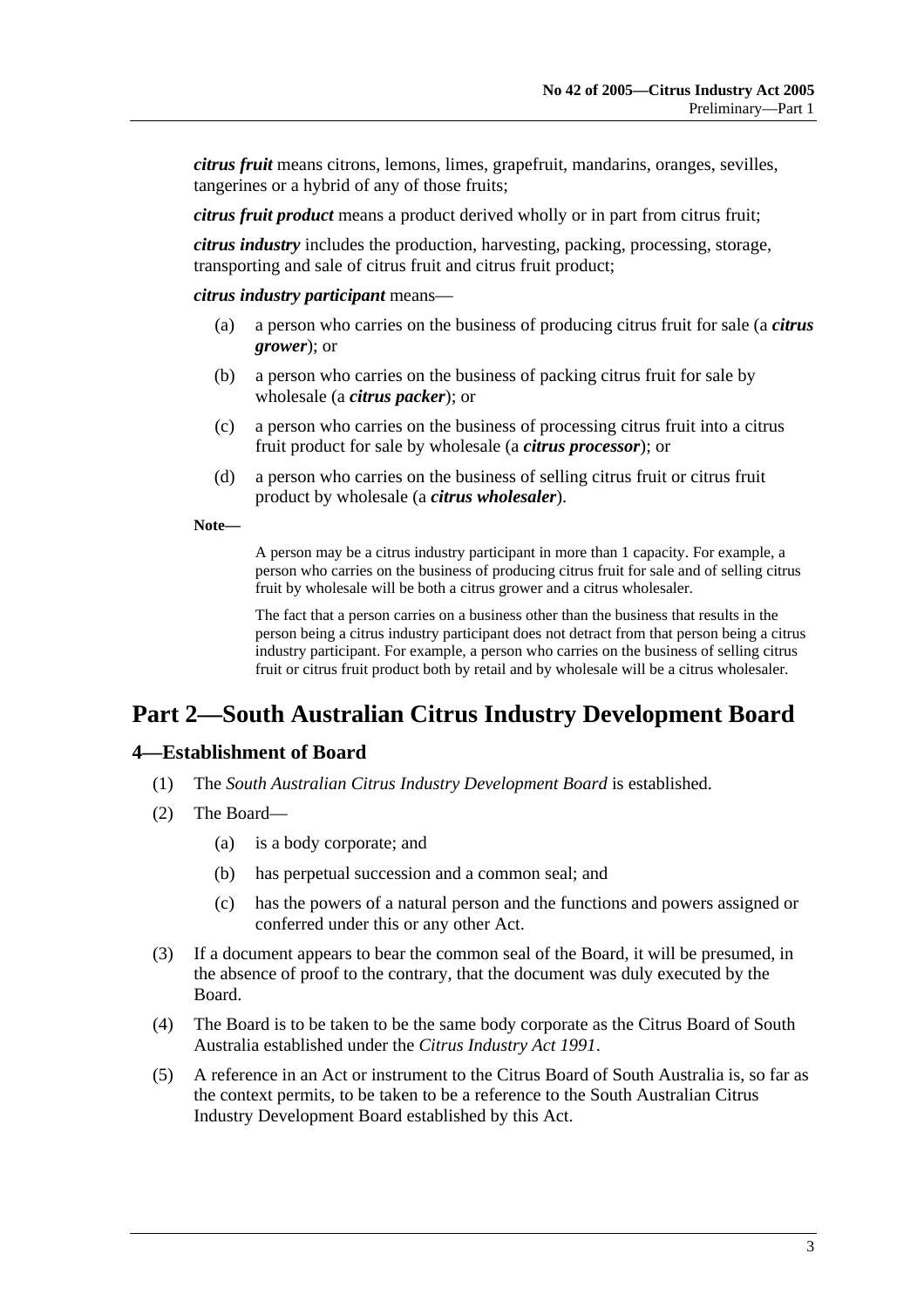## **5—Functions of Board**

- (1) The Board has the following functions:
	- (a) to administer the Citrus Industry Fund established under this Act;
	- (b) to promote the citrus industry and its products;
	- (c) to plan, fund and facilitate research relevant to the citrus industry, including research relevant to the following:
		- (i) food safety in the citrus industry;
		- (ii) citrus pests and disease and prevention or control measures;
		- (iii) production of citrus fruit;
		- (iv) new citrus fruit products;
		- (v) marketing citrus fruit or citrus fruit products;
	- (d) to collect and analyse data relating to the citrus industry;
	- (e) to disseminate technical, scientific, economic and market information to the citrus industry;
	- (f) to collect voluntary contributions on behalf of a citrus industry association under an arrangement with the association;
	- (g) to provide advice and other services to the citrus industry;
	- (h) to provide advice to the Minister responsible for the administration of the *Primary Produce (Food Safety Schemes) Act 2004* about the establishment of a food safety scheme for the citrus industry under that Act and to advise that Minister about the application and administration of the scheme and to undertake functions assigned to the Board by that Minister for the purposes of the scheme;
	- (i) to advise the Minister responsible for the administration of the *Fruit and Plant Protection Act 1992* about the application and administration of that Act in relation to the citrus industry;
	- (j) to monitor the citrus industry and provide advice to the Minister as appropriate;
	- (k) to undertake other functions assigned to the Board by this or any other Act.
- (2) The Board may, in addition to carrying out its functions under subsection (1), provide any other services that the Board thinks fit.
- (3) The Board may charge fees for services provided by the Board.

#### **6—General directions by Minister**

- (1) The Minister may give general directions to the Board when it appears to the Minister to be necessary in the public interest.
- (2) The Minister must—
	- (a) consult with the Board before giving it a direction; and
	- (b) within 3 sitting days after giving a direction, cause a copy of the direction to be laid before each House of Parliament.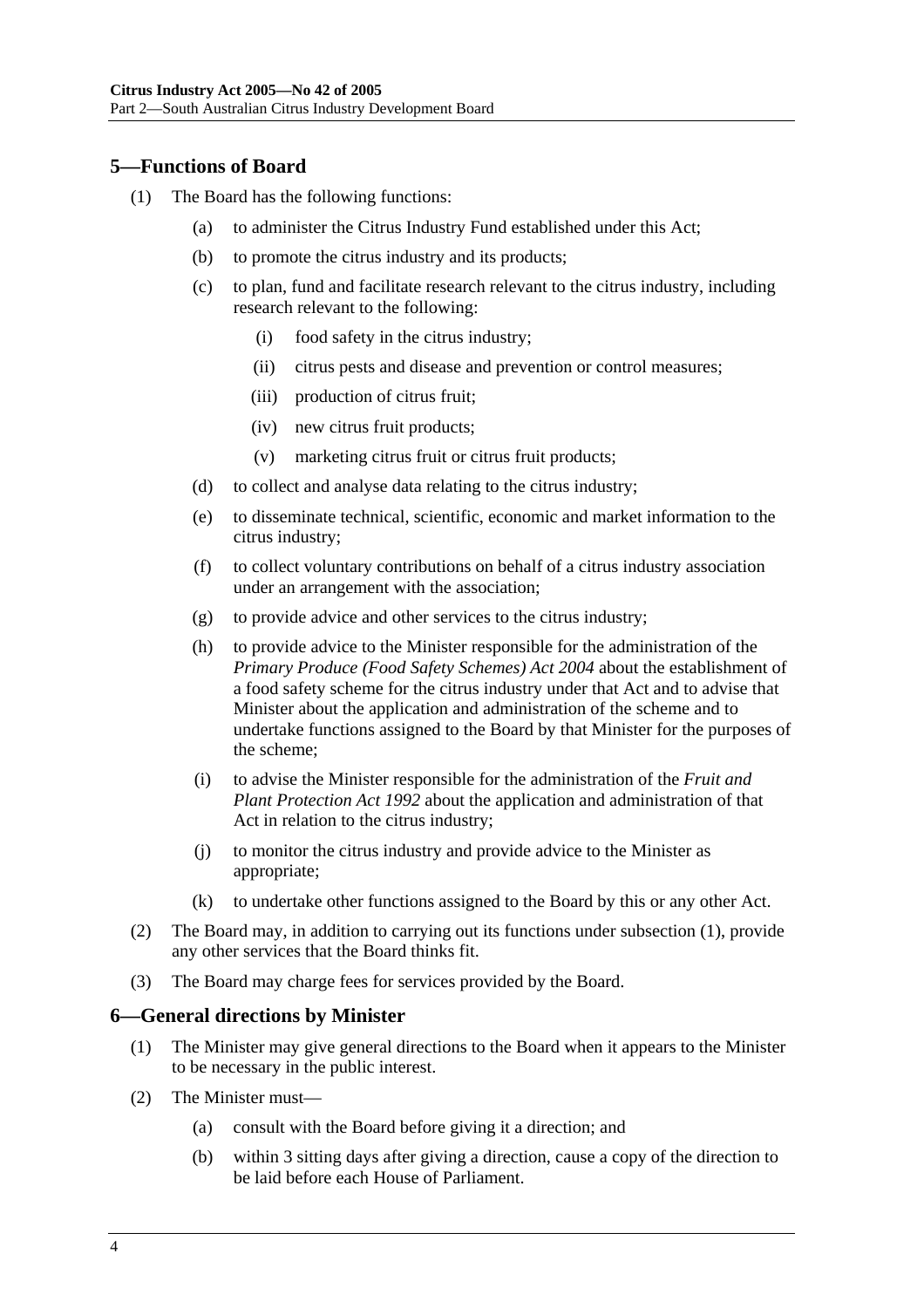## **7—Membership of Board**

- (1) The Board consists of 7 members appointed by the Governor of whom—
	- (a) 1 will be a person nominated by the Minister, who will be the presiding member of the Board; and
	- (b) 6 will be persons appointed in accordance with the regulations.
- (2) At least 1 member of the Board must be a woman and 1 a man.

## **8—Terms and conditions of membership**

- (1) A member of the Board will be appointed on conditions determined by the Governor and for a term, not exceeding 3 years, specified in the instrument of appointment and, at the expiration of a term of appointment, is eligible for reappointment.
- (2) The Governor may appoint a person to be the deputy of a member of the Board and the deputy may act as a member of the Board during any period of absence of the member.
- (3) The Governor may remove a member of the Board from office—
	- (a) for breach of, or non-compliance with, a condition of appointment; or
	- (b) for misconduct; or
	- (c) for failure or incapacity to carry out official duties satisfactorily.
- (4) The office of a member of the Board becomes vacant if the member—
	- (a) dies; or
	- (b) completes a term of office and is not reappointed; or
	- (c) resigns by written notice to the Minister; or
	- (d) is removed from office under subsection (3).
- (5) On the office of a member becoming vacant, a person may be appointed in accordance with this Act to the vacant office.

#### **9—Remuneration**

A member of the Board is entitled to remuneration, allowances and expenses determined by the Governor.

#### **10—Conflict of interest under Public Sector Management Act**

A member of the Board will not be taken to have a direct or indirect interest in a matter for the purposes of the *Public Sector Management Act 1995* by reason only of the fact that the member has an interest in the matter that is shared in common with the citrus industry or a substantial section of the citrus industry.

#### **11—Procedures of Board**

- (1) A quorum of the Board consists of 4 members.
- (2) If the presiding member of the Board is absent from a meeting of the Board, a member chosen by the members present at the meeting will preside.
- (3) A decision carried by a majority of the votes cast by the members present at a meeting of the Board is a decision of the Board.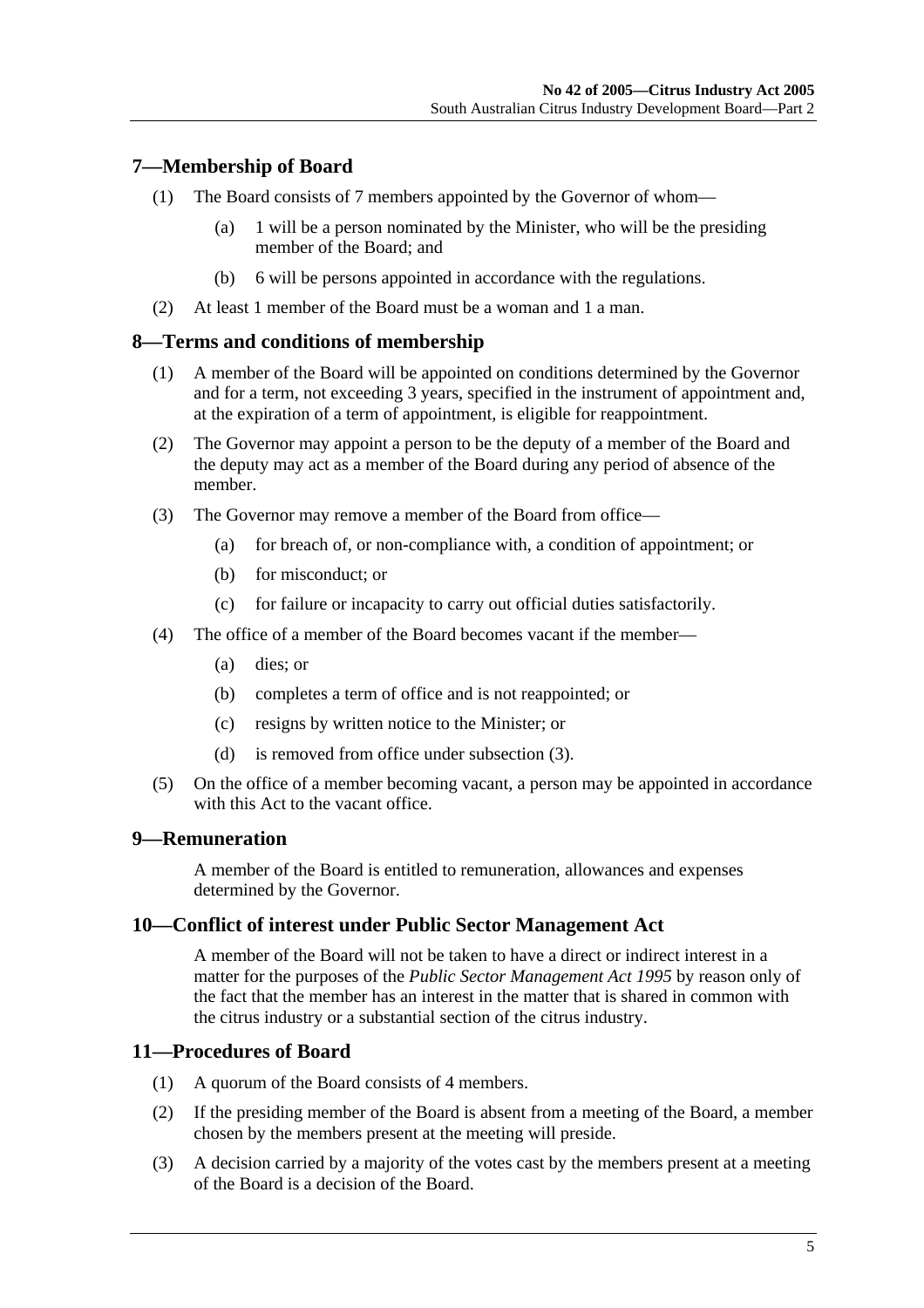- (4) Each member present at a meeting of the Board has 1 vote on a question arising for decision and, if the votes are equal, the member presiding at the meeting may exercise a casting vote.
- (5) A conference by telephone or other electronic means between the members of the Board will, for the purposes of this section, be taken to be a meeting of the Board at which the participating members are present if—
	- (a) notice of the conference is given to all members in the manner determined by the Board for the purpose; and
	- (b) each participating member is capable of communicating with every other participating member during the conference.
- (6) A proposed resolution of the Board becomes a valid decision of the Board despite the fact that it is not voted on at a meeting of the Board if—
	- (a) notice of the proposed resolution is given to all members of the Board in accordance with procedures determined by the Board; and
	- (b) a majority of the members express concurrence in the proposed resolution by letter, facsimile transmission, e-mail or other written communication setting out the terms of the resolution.
- (7) The Board must have accurate minutes kept of its meetings.
- (8) Subject to this Act, the Board may determine its own procedures.

#### **12—Committees**

- (1) The Board may establish committees—
	- (a) to advise the Board on any matter; or
	- (b) to carry out functions on behalf of the Board.
- (2) The membership of a committee may include persons who are not members of the Board.
- (3) The procedures to be observed in relation to the conduct of the business of a committee will be—
	- (a) as determined by the Board;
	- (b) insofar as a procedure is not determined under paragraph (a)—as determined by the relevant committee.

## **13—Delegation**

- (1) The Board may delegate a function or power of the Board under this Act (except a prescribed function or power) to—
	- (a) a member of the Board; or
	- (b) a committee of the Board.
- (2) A delegation under this section—
	- (a) must be by instrument in writing; and
	- (b) may be absolute or conditional; and
	- (c) does not derogate from the power of the Board to act in any matter; and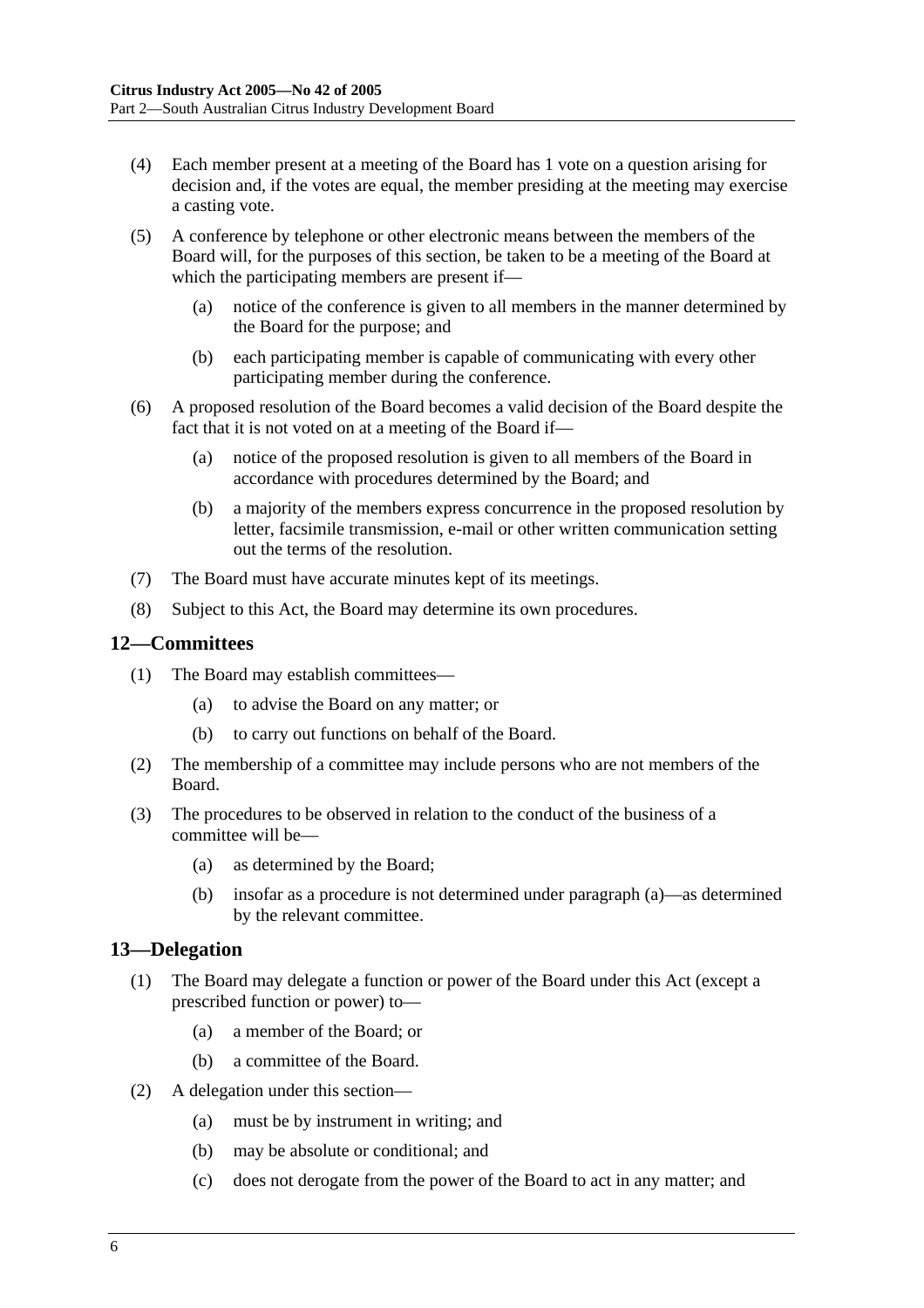(d) is revocable at will.

#### **14—Validity of acts of Board**

An act or proceeding of the Board or a committee of the Board is not invalid by reason only of a vacancy in its membership or a defect in the appointment of a member.

## **Part 3—Citrus Industry Fund**

#### **15—Establishment of Fund**

- (1) The *Citrus Industry Fund* is established.
- (2) The Fund consists of—
	- (a) contributions from citrus industry participants paid or collected in accordance with the regulations; and
	- (b) income of the Fund from investment; and
	- (c) other sums received by the Board.
- (3) If the regulations provide for a citrus industry participant to pay a contribution on behalf of another, the amount payable may be deducted from amounts owed by the citrus industry participant to the other.

#### **16—Application of Fund**

- (1) The Fund may be applied by the Board (without further appropriation)—
	- (a) for the purposes of the performance of its functions; and
	- (b) for the payment to members of remuneration, allowances or expenses determined by the Governor; and
	- (c) for prescribed purposes.
- (2) The regulations may prescribe circumstances in which a citrus industry participant will be considered to be in default in relation to contributions to the Fund and consequently not entitled to receive direct benefits or services funded by payments from the Fund.

#### **17—Management plan for Fund**

- (1) The Board must ensure that, in accordance with this section—
	- (a) management plans are prepared for the Fund; and
	- (b) the plans are presented at public meetings convened for the purpose.
- (2) The management plans must be prepared and presented as follows:
	- (a) the first plan must cover a 5 year period and be prepared and presented within 12 months after the commencement of this section;
	- (b) a revised plan must be prepared and presented at least once every 12 months after presentation of the first plan and must, in each case, cover the ensuing period of 5 years.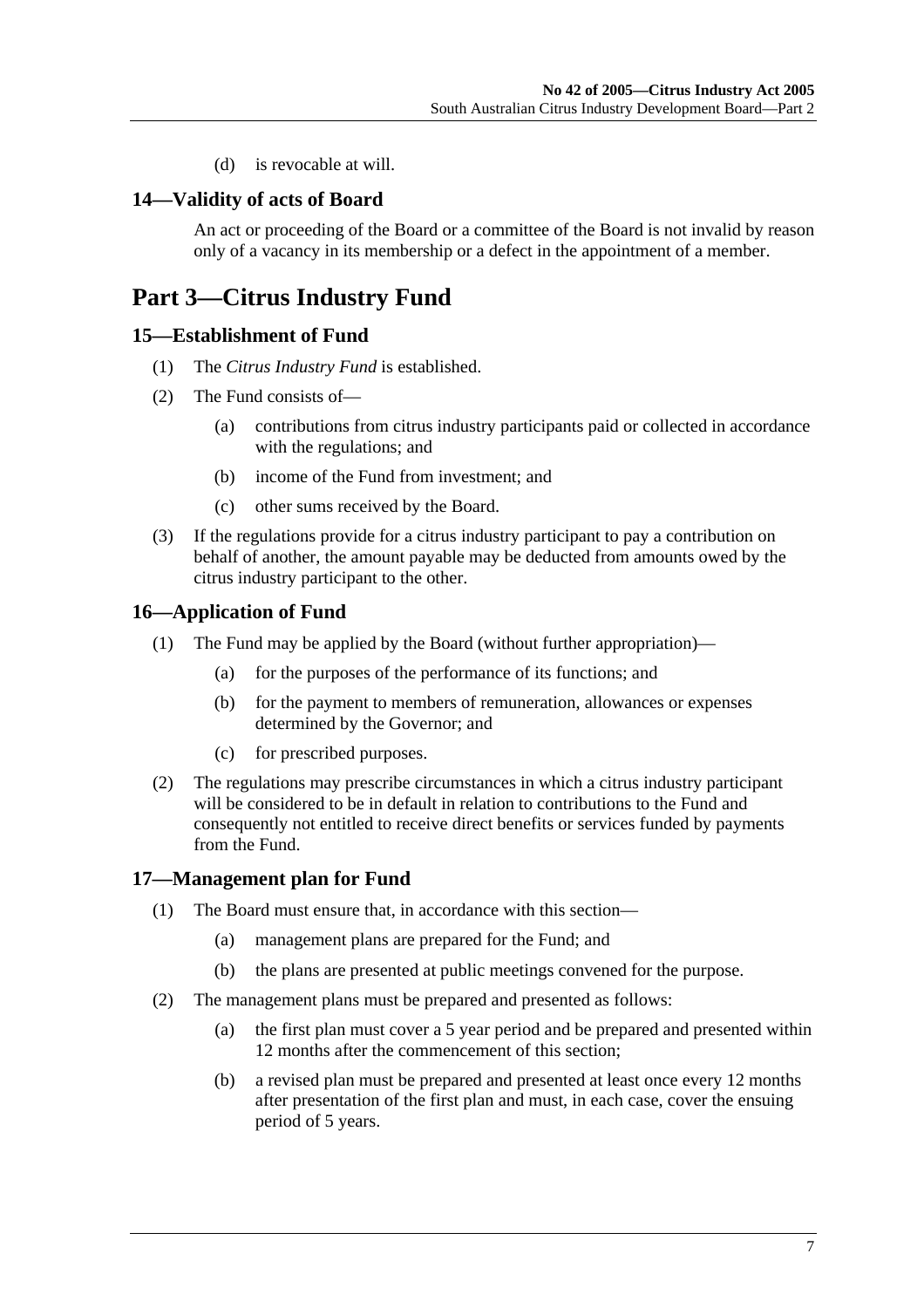- (3) A management plan must contain—
	- (a) an estimate of the contributions to the Fund likely to be received over the relevant period;
	- (b) proposals for the investment of the Fund;
	- (c) proposals for the application of the Fund;
	- (d) other matters considered appropriate to be included by the Board.
- (4) The Board must ensure that industry members are consulted during preparation of a management plan.
- (5) The Board must ensure that, at least 2 weeks before the date of a public meeting to be convened under this section, a notice of the date, time, place and purpose of that meeting is published in a newspaper circulating generally throughout the State.
- (6) The Board may revise and update its management plan at any time.
- (7) The Board must cause a copy of its current management plan to be kept available for inspection by members of the public, without charge and during normal office hours, at a place determined by the Minister.

#### **18—Audit of Fund**

- (1) The Board must cause proper accounts to be kept of all money received and dealt with under this Act, showing the purposes for which that money has been received or dealt with.
- (2) The Auditor-General may at any time, and must at least once in each year, audit the accounts.

#### **19—Annual report for Fund**

- (1) The Board must ensure that, on or before 30 September in every year—
	- (a) a report is prepared on the operation of the Fund during the previous financial year; and
	- (b) the report is submitted to the Minister.
- (2) The report must incorporate—
	- (a) the audited statement of accounts of the Fund for the period to which the report relates; and
	- (b) the current management plan prepared for the Fund under this Act.
- (3) The Minister must cause copies of reports prepared under this section to be laid before each House of Parliament within 12 sitting days after receipt of the report.

## **Part 4—Information about citrus industry**

#### **20—Notification of participation in citrus industry**

- (1) A citrus industry participant must, within 28 days of first carrying on business as a citrus industry participant, give written notice to the Board of—
	- (a) the person's name and business or registered address; and
	- (b) the address of the premises at which the person carries on the business; and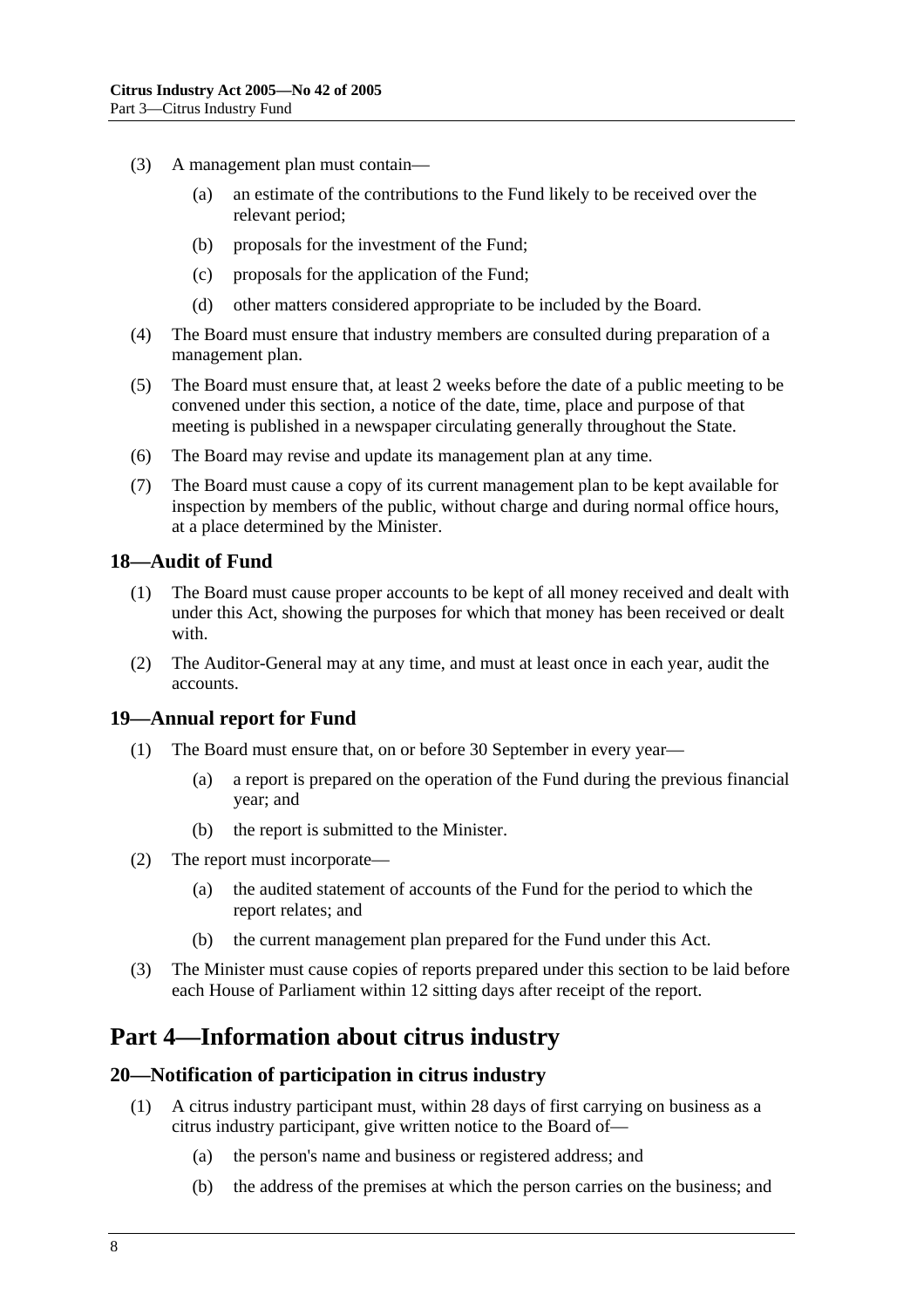(c) the nature of the business.

Maximum penalty: \$7 500.

- (2) If a person is a citrus industry participant in more than 1 capacity (for example, a person who carries on the business of both producing and packing citrus fruit for sale), the notice must provide information relevant to each capacity in which the person is a citrus industry participant.
- (3) A citrus industry participant must, within 28 days of a change occurring in particulars of the kind referred to under subsection (1), give the Board written notice of the change.

Maximum penalty: \$5 000.

Expiation fee: \$315.

 (4) A person who ceases to carry on business as a citrus industry participant, or as a citrus industry participant in a particular capacity, must, within 28 days of ceasing to carry on the business, give the Board written notice of that fact.

Maximum penalty: \$5 000.

Expiation fee: \$315.

#### **21—Powers of Board to gather information**

- (1) The Board may, by written notice to a citrus industry participant, require the participant to provide periodic returns of information reasonably required for the purposes of the Board.
- (2) The information required may include, for example—
	- (a) particulars of citrus trees planted or removed or otherwise lost or destroyed, or of the area planted with citrus trees, by reference to age, type or variety, within a specified period or at a specified date;
	- (b) particulars of citrus fruit by reference to type, variety, size, grade, quality, quantity or any other factor, produced, delivered for sale, purchased, sold or processed within a specified period;
	- (c) an estimate of citrus fruit or citrus fruit product that a person expects to produce for marketing within a specified period;
	- (d) particulars relating to food safety, food safety arrangements and auditing of food safety arrangements;
	- (e) particulars relating to citrus pests and disease and prevention or control measures;
	- (f) particulars required to determine the amount of the participant's contributions to the Citrus Industry Fund.
- (3) The Board may—
	- (a) by written notice to a citrus industry participant, require the participant to produce for inspection records (or copies of records) relevant to information provided, or that should have been provided, in a periodic return; and
	- (b) examine, copy or take extracts from records or copies so produced.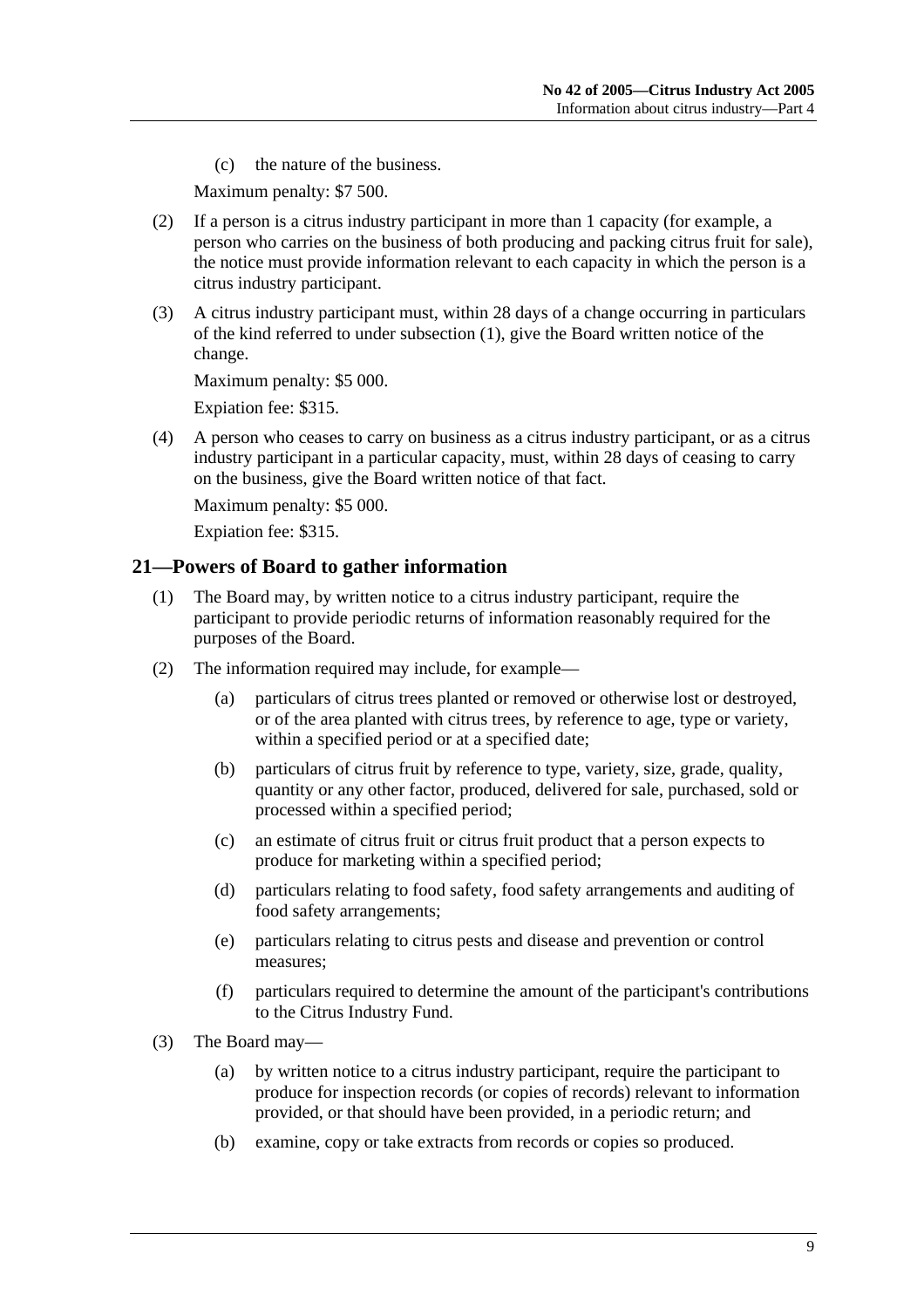- (4) A notice under subsection (3)(a) may specify the person to whom the records or copies are to be produced, the date and time at which or the period within which they are to be produced, and the place at which they are to be produced.
- (5) A citrus industry participant who contravenes or fails to comply with a requirement of the Board under this section is guilty of an offence.

Maximum penalty: \$5 000.

Expiation fee: \$315.

## **Part 5—Miscellaneous**

## **22—False or misleading information**

A person must not make a statement that is false or misleading in a material particular (whether by reason of the inclusion or omission of a particular) in information provided under this Act.

Maximum penalty: \$10 000.

## **23—Service**

- (1) A notice or document required or authorised to be given or sent to, or served on, a person for the purposes of this Act may—
	- (a) be given to the person personally; or
	- (b) be posted in an envelope addressed to the person at the person's last known residential, business or (in the case of a corporation) registered address; or
	- (c) be left for the person at the person's last known residential, business or (in the case of a corporation) registered address with someone apparently over the age of 16 years; or
	- (d) be transmitted by facsimile transmission or electronic mail to a facsimile number or electronic mail address provided by the person (in which case the notice or document will be taken to have been given or served at the time of transmission).
- (2) Without limiting the effect of subsection (1), a notice or other document required or authorised to be given or sent to, or served on, a person for the purposes of this Act may, if the person is a company or registered body within the meaning of the *Corporations Act 2001* of the Commonwealth, be served on the person in accordance with that Act.

## **24—Liability of members of bodies corporate**

- (1) If a body corporate commits an offence against this Act, each member of the body corporate is, subject to the general defence under this Part, guilty of an offence and liable to the same penalty as is fixed for the principal offence.
- (2) A member of a body corporate may be prosecuted and convicted of an offence under this section whether or not the body corporate has been prosecuted or convicted of the offence committed by the body corporate.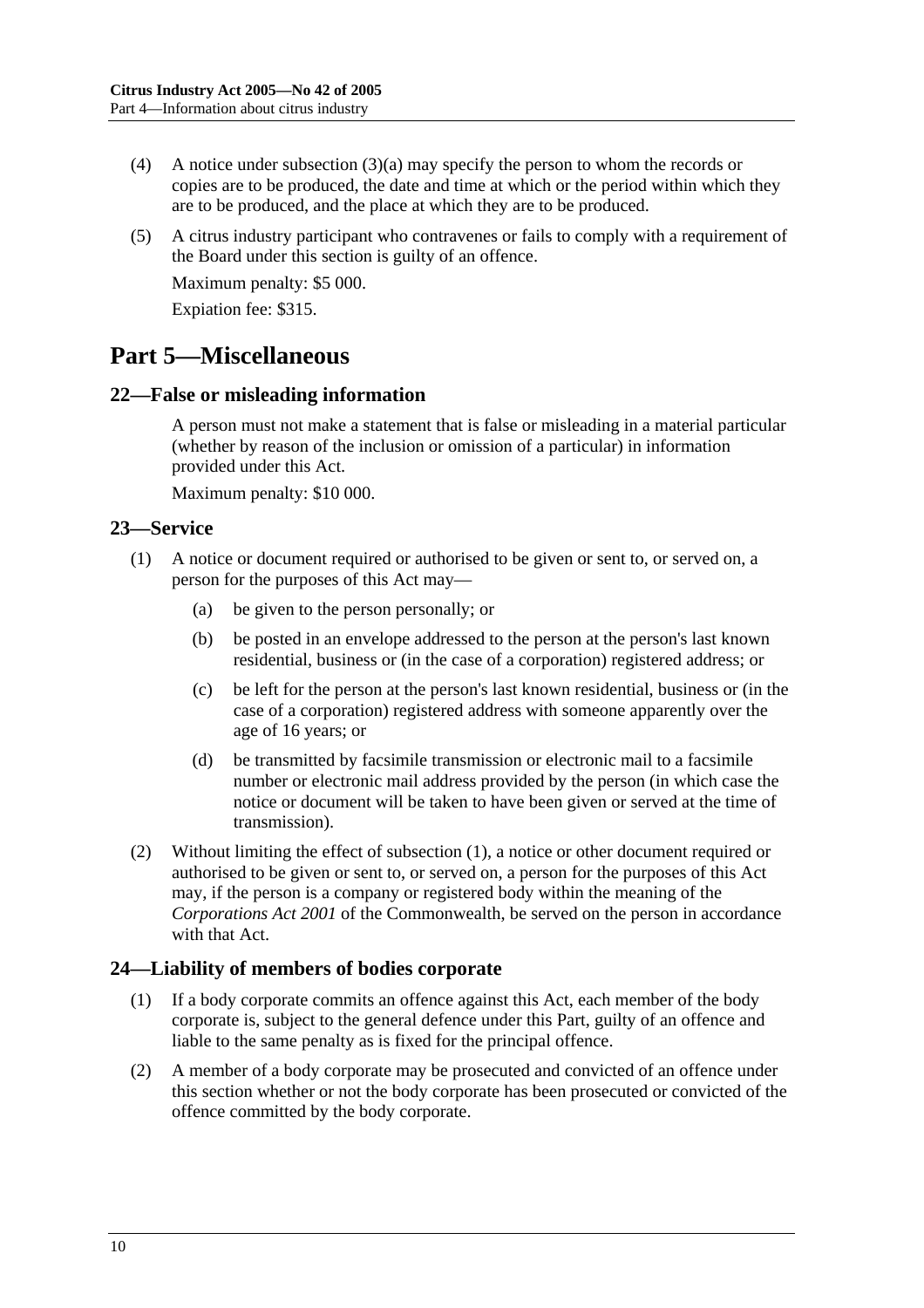## **25—General defence**

It is a defence to a charge of an offence against this Act if the defendant proves that the alleged offence was not committed intentionally and did not result from any failure on the part of the defendant to take reasonable care to avoid the commission of the offence.

## **26—Regulations**

- (1) The Governor may make such regulations as are contemplated by, or necessary or expedient for the purposes of, this Act.
- (2) Without limiting the generality of subsection (1), those regulations may make provision for or relating to—
	- (a) exemptions (conditional or unconditional) from specified provisions of this Act; and
	- (b) fees in respect of any matter under this Act and their payment, recovery or waiver; and
	- (c) fines, not exceeding \$5 000, for offences against the regulations; and
	- (d) facilitation of proof of the commission of offences against the regulations.
- (3) The regulations may—
	- (a) be of general application or vary in their application according to prescribed factors;
	- (b) provide that a matter or thing in respect of which regulations may be made is to be determined according to the discretion of the Minister or the Board.

#### **27—Review of Act**

The Minister must, within 3 years after the commencement of section 4—

- (a) cause a report to be prepared on the operation of this Act; and
- (b) cause a copy of the report to be laid before each House of Parliament within 12 sitting days after receipt of the report.

## **Schedule 1—Repeal, transitional and temporary provisions**

## **Part 1—Repeal of** *Citrus Industry Act 1991*

## **1—Repeal**

The *Citrus Industry Act 1991* is repealed.

## **Part 2—Transitional provisions—general**

## **2—Funds**

Money held by the Citrus Board of South Australia at the commencement of this clause must be paid into the Citrus Industry Fund.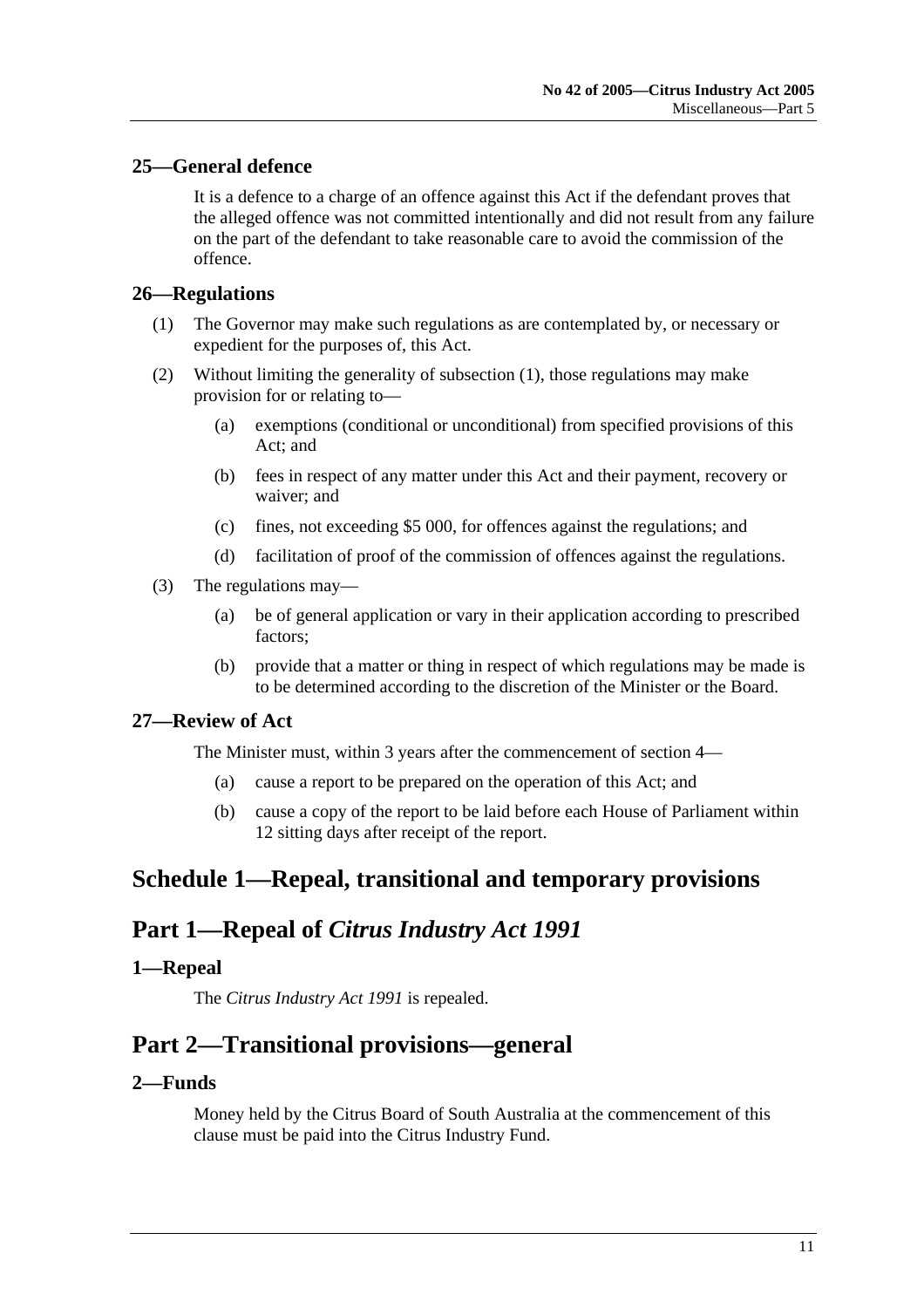## **3—Audit and annual report**

The first audit and annual report under the Act must, in accordance with directions of the Minister, take into account the funds and activities of the Citrus Board of South Australia under the *Citrus Industry Act 1991* for the period since the last audit and report under that Act.

## **4—Regulations**

The regulations may make other provisions of a savings or transitional nature consequent on the enactment of this Act.

## **Part 3—Transitional provisions—Board**

## **5—Selection of members of first Board**

- (1) For the purposes of making the first appointments to the Board under this Act, section 7(1)(b) is to be read as if it required 6 persons to be appointed to the Board on the nomination of the selection committee established under this Part—
	- (a) 3 being eligible citrus growers who have, in the opinion of the committee, extensive knowledge of and experience in the production of citrus fruit; and
	- (b) 3 being persons (other than citrus growers) who have, in the opinion of the committee, extensive knowledge of and experience in the marketing of citrus fruit or citrus fruit products or any other foodstuffs.
- (2) In this clause—

*eligible citrus grower* means a citrus grower—

- (a) who was registered under the *Citrus Industry Act 1991* immediately before the commencement of this clause; and
- (b) who is not in default in relation to contributions under the *Citrus Industry Act 1991*.

#### **6—Establishment and membership of selection committee**

- (1) The *Citrus Industry Development Board Selection Committee* is established.
- (2) The committee consists of 5 members appointed by the Minister.
- (3) The Minister must appoint the members of the selection committee from a panel of 10 persons nominated in accordance with this clause.
- (4) The Minister must invite organisations or other bodies that are, in the opinion of the Minister, representative of citrus industry participants and substantially involved in the citrus industry—
	- (a) to each nominate a specified number of persons to the panel from which the Minister must appoint members of the selection committee; and
	- (b) to provide reasons in writing in support of each nomination.
- (5) The Minister must appoint a member of the selection committee to preside at meetings of the committee.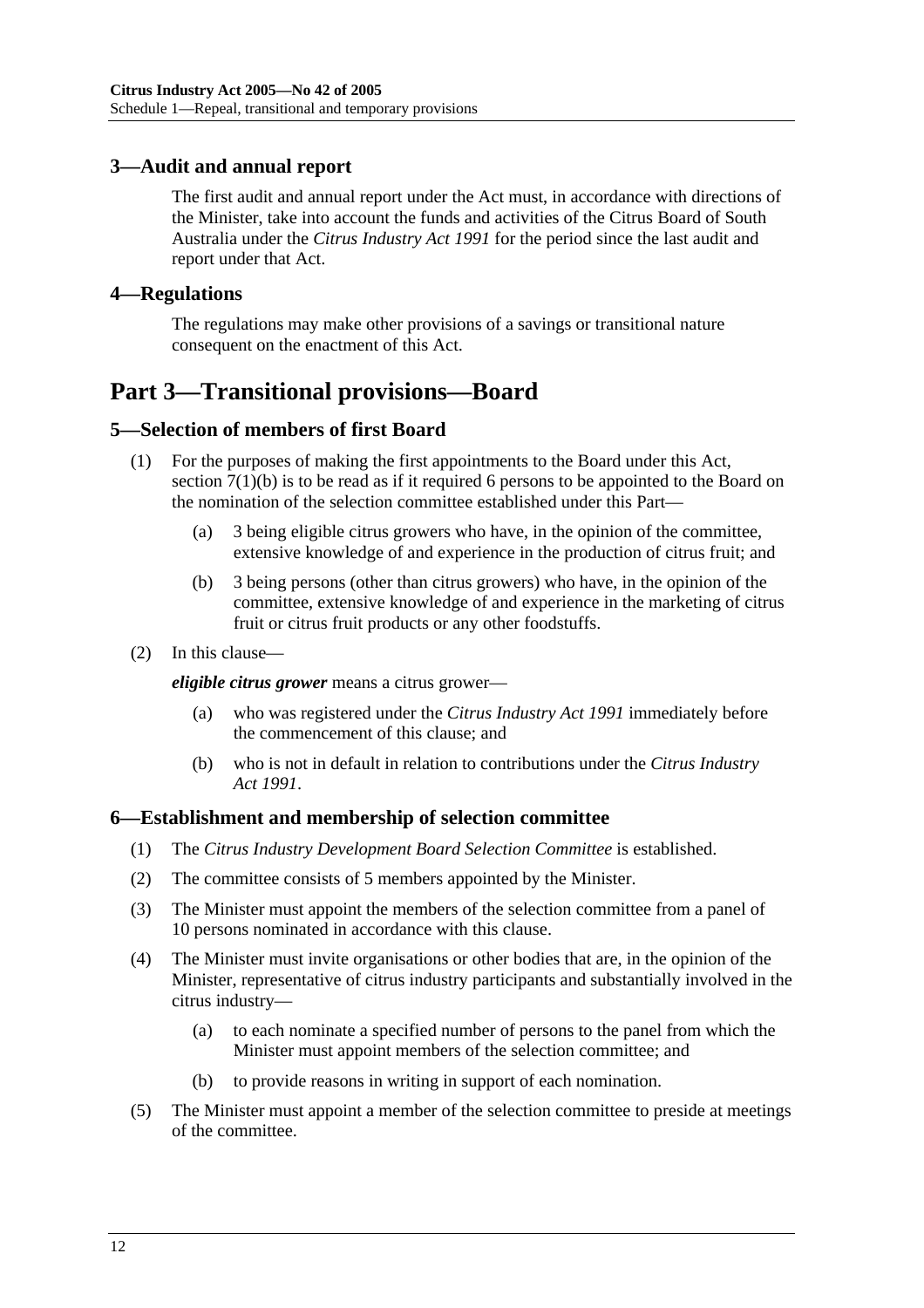## **7—Term and conditions of membership of selection committee**

- (1) A member of the selection committee will be appointed for a term ending when the committee has nominated 6 persons for appointment to the Board as contemplated by this Part.
- (2) The Minister may remove a member of the selection committee from office—
	- (a) for misconduct; or
	- (b) for failure or incapacity to carry out official duties satisfactorily.
- (3) The office of a member of the selection committee becomes vacant if the member—
	- (a) dies; or
	- (b) completes a term of office and is not reappointed; or
	- (c) resigns by written notice addressed to the Minister; or
	- (d) is removed from office under subclause (2).
- (4) On the office of a member becoming vacant prior to the completion of the full term for which that member was appointed, a suitable person may be appointed for the remainder of that term by the Minister.

## **8—Allowances and expenses**

- (1) A member of the selection committee is entitled to allowances and expenses determined by the Minister.
- (2) The allowances and expenses must be paid out of the funds of the Board under the *Citrus Industry Act 1991* or reimbursed to the Minister by the Board after the commencement of section 15 out of the Citrus Industry Fund.

## **9—Procedures of selection committee**

- (1) Subject to clause 10—
	- (a) all members of the committee must be present when the committee is making a nomination to the Board;
	- (b) 4 members of the committee constitute a quorum for the purpose of the transaction of other business by the committee.
- (2) If the member appointed to preside at meetings of the committee is absent from a meeting of the committee, a member chosen by the members present at the meeting will preside.
- (3) A decision carried by a majority of the votes cast by the members present at a meeting of the committee is a decision of the committee.
- (4) Each member present at a meeting of the committee (subject to clause 10) has 1 vote on a question arising for decision and, if the votes are equal, the member presiding at the meeting may exercise a casting vote.
- (5) A conference by telephone or other electronic means between the members of the committee will, for the purposes of this clause, be taken to be a meeting of the committee at which the participating members are present if—
	- (a) notice of the conference is given to all members in the manner determined by the committee for the purpose; and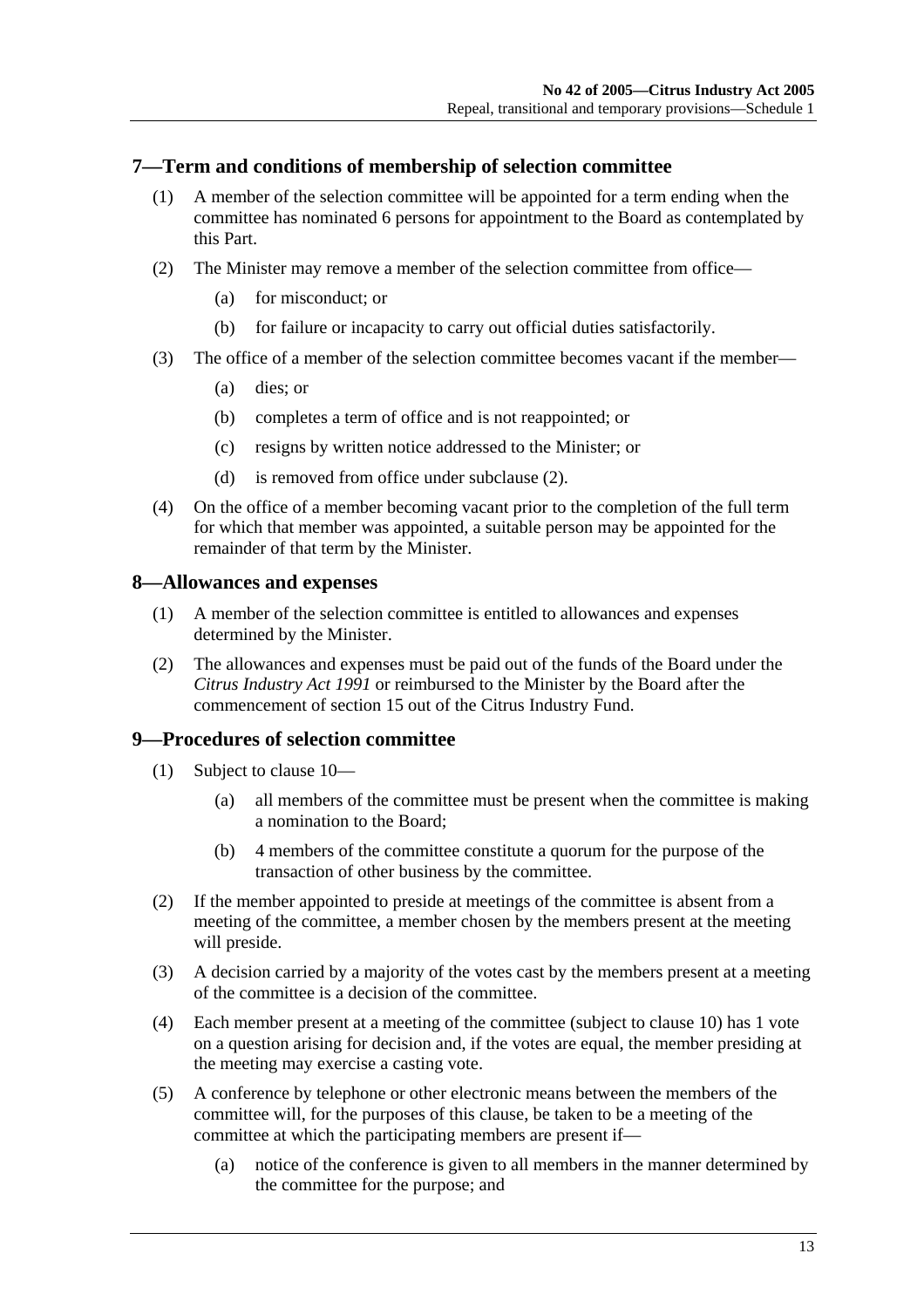- (b) each participating member is capable of communicating with every other participating member during the conference.
- (6) A proposed resolution of the committee becomes a valid decision of the committee despite the fact that it is not voted on at a meeting of the committee if—
	- (a) notice of the proposed resolution is given to all members of the committee in accordance with procedures determined by the committee; and
	- (b) a majority of the members express concurrence in the proposed resolution by letter, facsimile transmission, e-mail or other written communication setting out the terms of the resolution.
- (7) The committee must have accurate minutes kept of its meetings.
- (8) Subject to this Part, the Board may determine its own procedures.

#### **10—Conflict of interest over appointments**

 (1) A member of the selection committee who is closely associated with a person who is under consideration by the committee for nomination to the Board must disclose the existence of that association to the committee.

Maximum penalty: \$5 000.

- (2) A disclosure under subclause (1) must be recorded in the minutes of the committee.
- (3) A member of the selection committee who is closely associated with a person under consideration by the committee for nomination to the Board—
	- (a) must not, except on the request of the committee, take part in a discussion by the committee relating to that person; and
	- (b) must not vote in relation to the nomination of that person to the Board; and
	- (c) must, unless the committee permits otherwise, be absent from the meeting room when any such discussion or voting is taking place.

Maximum penalty: \$5 000.

- (4) It is a defence to a charge of an offence against this clause for the defendant to prove that, at the time of the alleged offence, the defendant was unaware of his or her association with the person concerned.
- (5) The fact that a member has failed to comply with this clause in relation to a person does not invalidate a resolution or decision made in relation to that person.
- (6) A member of the committee is closely associated with another person if that other person is—
	- (a) a director or member of the governing body of a body corporate of which the member is a director or member of the governing body; or
	- (b) a beneficiary under a trust or an object of a discretionary trust of which the member is a trustee; or
	- (c) a party to a partnership or share-farming agreement to which the member is also a party; or
	- (d) an employer or employee of the member; or
	- (e) the spouse, parent or child of the member.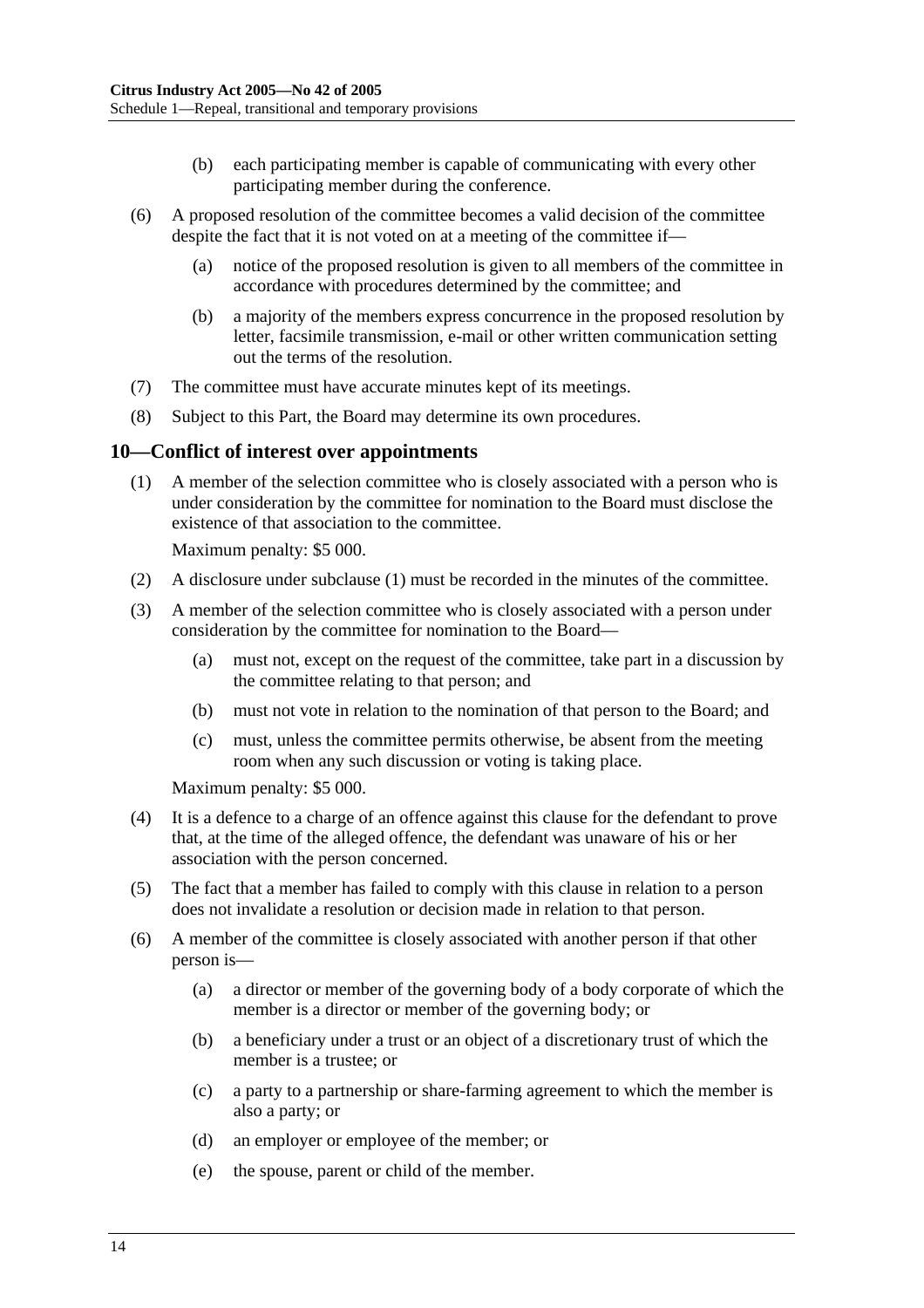(7) In this clause—

*spouse* includes putative spouse (whether or not a declaration of the relationship has been made under the *Family Relationships Act 1975*).

#### **11—Validity of acts of selection committee**

An act or proceeding of the selection committee is not invalid by reason only of a vacancy in its membership (but not more than 1) or a defect in the appointment of a member.

#### **12—When appointments to first Board take effect**

On the commencement of section 7—

- (a) the members of the Board then in office vacate their offices; and
- (b) the appointments made to the Board pursuant to the *Acts Interpretation Act 1915* (following nomination by the selection committee under this Part) take effect despite section 14C(3) of the *Acts Interpretation Act 1915*.

## **13—Expiry of Part**

This Part will expire on the commencement of section 7.

## **Part 4—Temporary provisions**

## **14—Conflict of interest**

- (1) A member of the Board who has a personal or a direct or indirect pecuniary interest in a matter under consideration by the Board—
	- (a) must, as soon as he or she becomes aware of the interest, disclose the nature and extent of the interest to the Board; and
	- (b) must not take part in any deliberations or decision of the Board on the matter.

Maximum penalty: \$5 000.

- (2) A member of the Board will not be taken to have a direct or indirect interest in a matter for the purposes of this clause by reason only of the fact that the member has an interest in the matter that is shared in common with the citrus industry generally or a substantial section of the citrus industry in this State.
- (3) A disclosure under this clause must be recorded in the minutes of the Board.
- (4) If a member of the Board discloses an interest in a proposed contract under this clause and takes no part in any deliberations or decision of the Board on the contract—
	- (a) the contract is not liable to be avoided by the Board; and
	- (b) the member is not liable to account for profits derived from the contract.

#### **15—Immunity of persons engaged in administration of Act**

- (1) No personal liability attaches to a person engaged in the administration of this Act for an act or omission in good faith in the exercise or discharge, or purported exercise or discharge, of official powers or functions.
- (2) A liability that would, but for subsection (1), lie against a person, lies instead against the Crown.